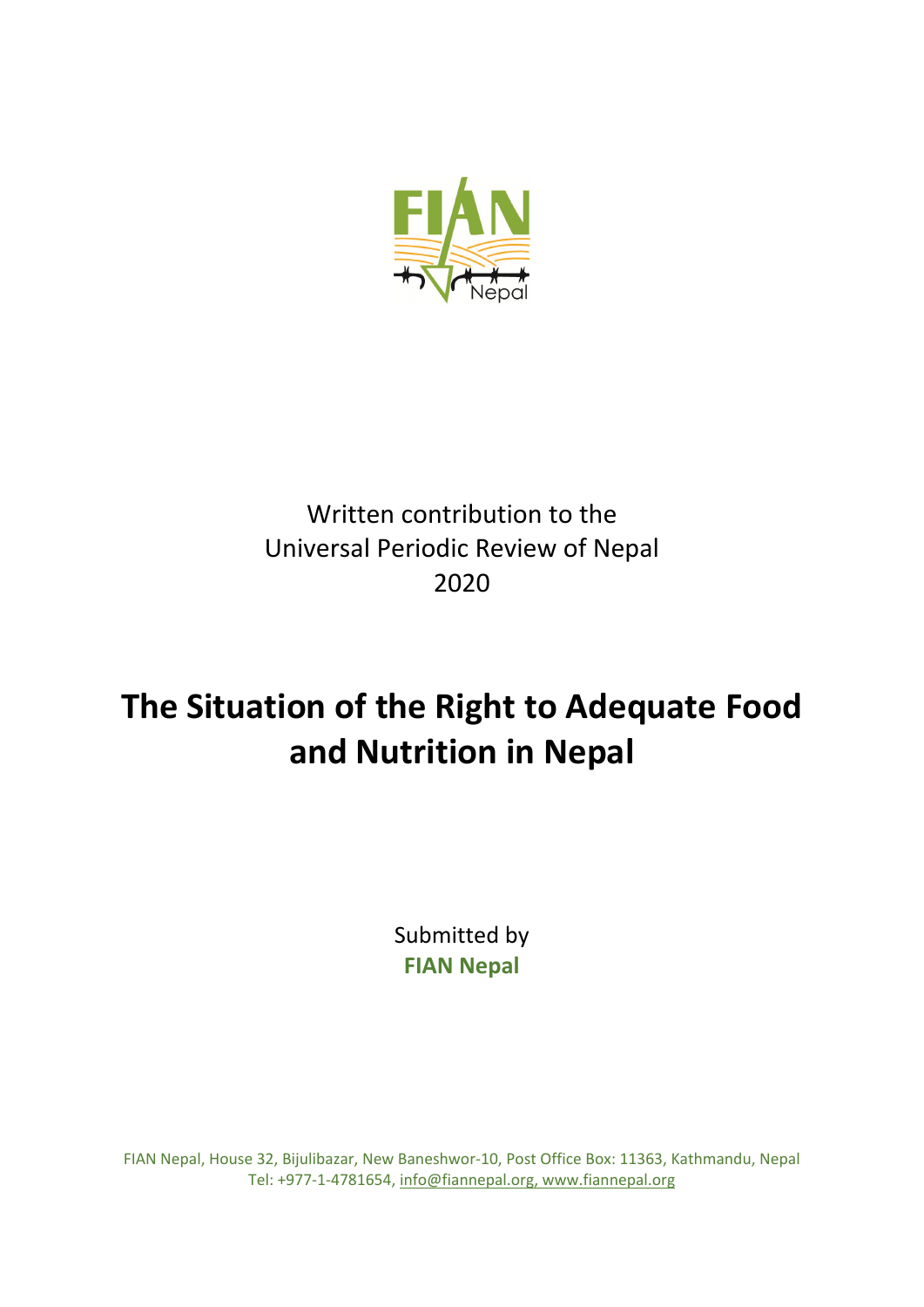- 1. **FIAN [Nepal](https://fiannepal.org/?lang=en)** is <sup>a</sup> member-based human rights organization to promote and advocate for the realization of the human right to food in Nepal since December 2008.<sup>1</sup>
- 2. **Nepal has ratified most of the international human rights treaties 2 , and adopted most of the UN Declarations** 3 . The Constitution of Nepal (2015) guarantees the right to food and food sovereignty under its fundamental rights<sup>4</sup>. The Right to Food and Food Sovereignty Act (2018) is promulgated and other Acts<sup>5</sup>, sectoral laws/frameworks such as section (8) and sub-section 3 of Act Relating to Rights of Persons with Disabilities 2074 (2017) 6 , section (7) and sub-section (2) National Park and Wildlife Conservation Act, 2029 (5th amendment)<sup>7</sup> action plans,<sup>8</sup> programs<sup>9</sup> and strategies<sup>10</sup> support people's right to adequate food focusing specially on marginalized communities<sup>11</sup> and groups<sup>12</sup> of Nepal.

# **3. Poverty and lack of enjoyment of the right to adequate food and nutrition remain <sup>a</sup> critical issue in Nepal**

**3.1. Poverty** - Nepal is still in the list of poorest countries in the world, ranking 147<sup>13</sup> (HDI) and 150<sup>14</sup> (World Population Review - WPR) out of 189 countries**.** Challenging geography, lack of

<sup>7</sup> National Park and Wildlife Conservation Act, 2029 (5<sup>th</sup> amendment) Section 7 and sub section (2): Local peoples allowed to use the facilities which they have been using traditionally such as - to collect wild resources (vegetables and fruits), fishing in the river, use drinking water resources, irrigation cannel, grazing land for their cattle, traditionally using road/street/ way for their daily movement. Likewise, local peoples also allowed to collect the forest resources taking the approval from chief warden form National Park if the local peoples are disaster affected and needs more forest resources which are not enough/available in the buffer zone areas where they living <http://www.dnpwc.gov.np/>, Land Use Act, 2018, Right to Housing Act, 2018, Compulsory Free Education Act 2018, Right to Public Health Services Act- 2018, Right to Employment Act, - 2018, Social Security Act, 2018 <http://www.lawcommission.gov.np/en/>

<sup>8</sup> Multi Stakeholder Nutrition Plan (MSNP- <sup>I</sup> and II) 2018-2022 Web: [www.npc.gov.np,](http://www.npc.gov.np) Zero Hunger Challenge National Action Plan (2016 – 2025)

<sup>&</sup>lt;sup>1</sup> ULR: www.fiannepal.org

<sup>&</sup>lt;sup>2</sup> International Covenant on Civil and Political Rights (ICCPR), the International Covenant on Economic, Social and Cultural Rights (ICESCR), the Convention for the Elimination of all Forms of Discrimination Against Women (CEDAW), the Convention on the Rights of the Child (CRC), Convention on Rights of Person living with disabilities, Convention on Elimination of All Forms of the Racial Discrimination (ICERD), ILO Convention on Indigenous and Tribal Peoples, Convention on Biological Diversity

<sup>&</sup>lt;sup>3</sup> UN Declaration on Rights of Peasant (UNDROP, December 2018), UN Declaration on the rights of indigenous peoples (UNDRIP August 2007),

<sup>4</sup> Article 36 of Constitution – 1) every citizen shall have the rights relating to food, 2) every citizen shall have the rights to be safe from the state of being in danger of life from the scarcity of food and, 3) every citizen shall have the right to food sovereignty in accordance with law; Constitution of Nepal, published in Nepal Gazette on 20 September 2015 (2072.6.3) <sup>5</sup> National Park and Wildlife Conservation Act 2029 (5<sup>th</sup> amendment), Land Use Act, 2018, Right to Housing Act, 2018, Compulsory Free Education Act 2018, Right to Public Health Services Act- 2018, Right to Employment Act, - 2018, Social Security Act, 2018

<sup>6</sup> (...) member of his or her family or guardian shall, on the basis of disability, make any kind of discrimination against <sup>a</sup> person with disability in the maintenance, care, provision of foods, distribution of property …. also section 16 of act secure the right to social security … persons with disabilities as prescribed shall have the right to obtain economic assistance or social security … <http://www.lawcommission.gov.np/en/>

<sup>9</sup> School Feeding Programm for school age children, Prime Minister Agriculture Modernization Programme

<sup>10</sup> Agriculture Development Strategy (ADS 2015 - 2035)

<sup>&</sup>lt;sup>11</sup> Dalit, Indigenous Peoples, Madhesi, People living in rural areas (Karnali Pradesh) and,

<sup>&</sup>lt;sup>12</sup> Single Women, Person Living with disabilities, Children and senior citizen

<sup>&</sup>lt;sup>13</sup> Human development report, 2019

<sup>14</sup> World Population Review, <sup>2020</sup>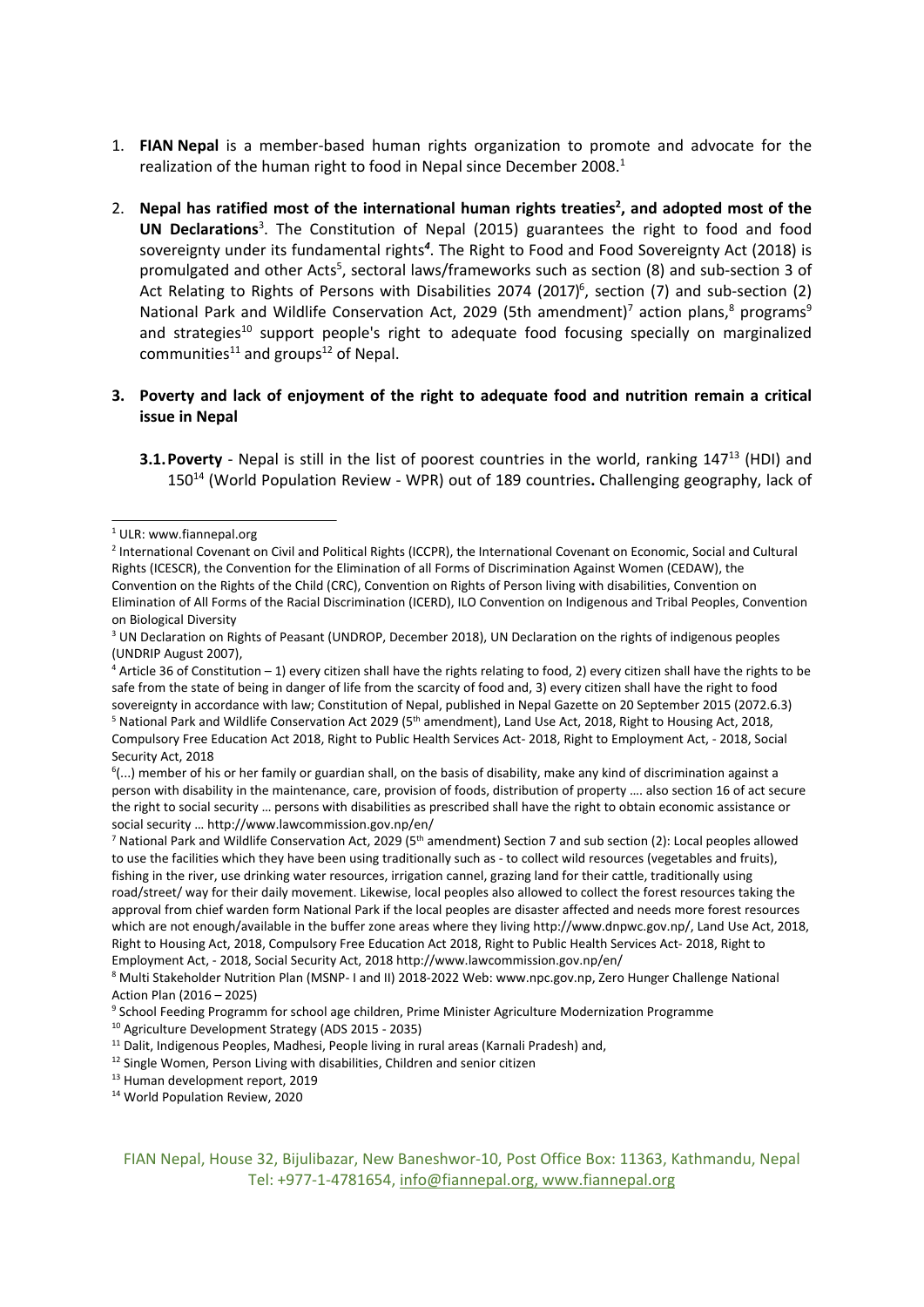market linkages and well-functioning markets to transport food, caste and gender-based discrimination, lack of access to land and natural resources and lack of infrastructure are complicating efforts to improve livelihoods of people. Around 18.7 percent of the population are living under extreme poverty, total 28.6 percent<sup>15</sup> are living under multi-dimensional poverty and half of the people are living with less than one-dollar earnings per day. Even though the poverty rate in Nepal is decreasing every year, vulnerability remains high, exacerbated by both man-made and climate related shocks, such as floods, and earthquakes<sup>16</sup>. Geographical disparities are huge and rates of poverty are high in Province 2 (47.89%), Province 6 (51.22%) and Province 7 (33.56%) in comparison to Province 1 (19.62%), Province 3 (12.24%), Province 4 (14.19%) and Province 5 (29.92%). $^{17}$  The Covid 19 pandemic has also been contributing and is expected to further increase poverty and food insecurity.<sup>18</sup>

- **3.2.Food insecurity –** 4.6 million people are food insecure with 20 percent of households mildly food-insecure, 22 percent moderately food-insecure and 10 percent severely foodinsecure.<sup>19</sup> Overall, households in rural areas (39%), where food prices tend to be higher, are more likely to be food-insecure than those living in urban areas (54%). The proportion of mildly food insecure households increased from 12% in 2011 to 20% in 2016. $^{20}$
- **3.3.Nutrition situation -** Approximately 36 percent of Nepalese children under five years are stunted**,** while 27 percent are underweight, and 10 percent suffer from wasting due to acute malnutrition. Furthermore, food preferences have shifted from healthier and nutritious traditional foods toward processed alternatives compounding these problems.<sup>21</sup> Vitamin and mineral deficiencies are also widespread, and 43% of pregnant and about 41% of all women aged 15–49 years were anemic.<sup>22</sup>

## **4. Recommendations (UPR 2015) in regards to right to food and nutrition**

- **4.1.**Following the recommendations most specific for the right to food: Malaysia recommended (122.86) to **ensure effective implementation of its poverty alleviation policy as well as considers adopting <sup>a</sup> comprehensive national strategy to ensure food and nutrition security for its people.** Ireland recommended (122.88**) to adopt <sup>a</sup> comprehensive national strategy to ensure food and nutrition security for all in line with international standards.**
- 4.2.**Implementation of recommendations –** Recommendations of the UPR 2015 review concerning the right to adequate food and nutrition are only partially implemented and

 $20$  Ibid.

<sup>&</sup>lt;sup>15</sup> Nepal Economic Survey, 2019

<sup>16</sup> World Bank Overview, last updated <sup>15</sup> October <sup>2019</sup>

<sup>&</sup>lt;sup>17</sup> Government of Nepal, National Planning Commission (NPC) Multidimensional Poverty Index 2018, (page 39)

<sup>18</sup> <https://thehimalayantimes.com/opinion/covid-19-and-food-insecurity/>

<sup>19</sup> Ministry of Health, Demographic and Health Survey <sup>2016</sup>

<sup>&</sup>lt;sup>21</sup> Sujan Gautam - Determining factors for the prevalence of anemia in women of reproductive age in Nepal: Evidence from recent national survey data, https://journals.plos.org/plosone/article?id=10.1371/journal.pone.0218288  $22$  Ibid.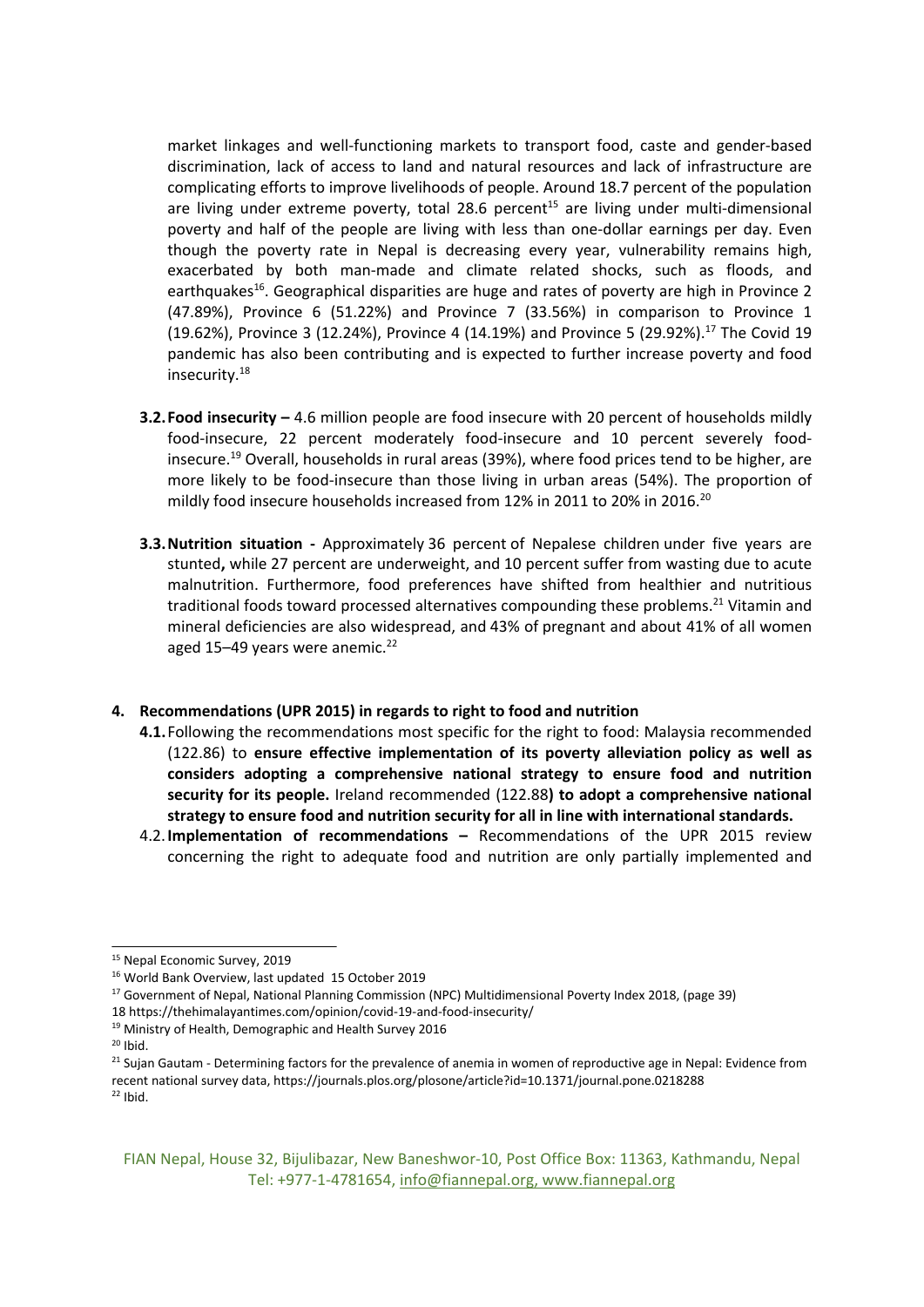remain unimplemented to a wider extent.<sup>23</sup> They were neither formally translated into the local language nor disseminated across the country, thus making it difficult for grassroots activists to monitor their implementation. The Government passed several acts, programs, policies and strategies but implementation is poor.<sup>24</sup> With regard to the Right to Food and Food Sovereignty Act of 2018, the Government had not initiated its implementation at all three levels of the state structure and delayed the formulation of respective rules and regulations. Some specific UPR recommendations relevant to the right to adequate food such as employment (122.82), equal opportunity for women in labour market (122.78), access to housing for poor and vulnerable communities especially for bonded labour (122.89) and nutrition such as access to health and nutrition for women and children (122.90) remain widely unimplemented due to the lack of specific structures, resources and capacity at local and province level.

5. **Ratification of Optional Protocol of ICESCR -** Despite numerous actions and requests by civil society, the Government has not yet ratified the Optional Protocol of the ICESCR (OP), thereby limiting access to justice for marginalized groups and communities, including the right to adequate food and nutrition which is increasingly been <sup>a</sup> critical issue for <sup>a</sup> country like Nepal

#### 6. **Other Issues Related to the Right to Adequate Food and Nutrition**

6.1.**Access to forest** and other natural resources plays <sup>a</sup> vital role in rural people's day-to-day livelihood. The majority of people residing in rural areas are subsistence farmers who sustain their livelihood and supplement their income from the resources of the forests, rivers and wetlands. With the latest amendment of the National Parks and Wildlife Conservation Act, 1972<sup>25</sup> (5<sup>th</sup> amendment) progressive provisions for specific groups<sup>26</sup> of peoples in regards to their access to resources like forests and rivers were introduced<sup>27</sup>, in line with the rights set out by ILO Convention 169<sup>28</sup> and UNDRIP<sup>29</sup> article 26 (2)<sup>30</sup>. However, the implementation remains in limbo due to the delayed formulation of respective rules and regulations in line with the amended Act.

#### *Case - I: Bote Indigenous People's Deprivation from their Customary Traditional Occupation*

**<sup>23</sup> [https://reliefweb.int/report/nepal/delays-implementation-upr-recommendations-highlight-absence-functioning](https://reliefweb.int/report/nepal/delays-implementation-upr-recommendations-highlight-absence-functioning-democratic)[democratic](https://reliefweb.int/report/nepal/delays-implementation-upr-recommendations-highlight-absence-functioning-democratic)**

<sup>24</sup> ibid.

<sup>&</sup>lt;sup>25</sup> Act 5<sup>th</sup> Amendment in 2017 and published in Nepal gazette on 2073/12/17 (30 March 2017)

<sup>&</sup>lt;sup>26</sup> Indigenous community people" whose traditional occupation and livelihood are mostly belong to forest and river related resources

<sup>27</sup> As per Article <sup>7</sup> (2) National Park and Wildlife Conservation Act <sup>1972</sup> (5th amendment on 30 March 2017) *local people are* allowed to use the facilities which they have been using traditionally such as - to collect wild resources (vegetables and fruits), fishing in the river, use drinking water resources, irrigation cannel, grazing land for their cattle, traditionally using road/street/ way for their daily movement. Likewise, local people are also allowed to collect forest resources after the approval from chief warden form National Park if the local peoples are disaster affected and need more forest resources *than the ones available in the buffer zone areas where they live..*

<sup>&</sup>lt;sup>28</sup> International Labour Organization, Indigenous and Tribal Peoples Convention No. 169

<sup>&</sup>lt;sup>29</sup> UN Declaration on the Rights of Indigenous Peoples

<sup>&</sup>lt;sup>30</sup>Indigenous peoples have the right to own, use, develop and control the lands, territories and resources that they possess by reason of traditional ownership or other traditional occupation or use, as well as those which they have otherwise acquired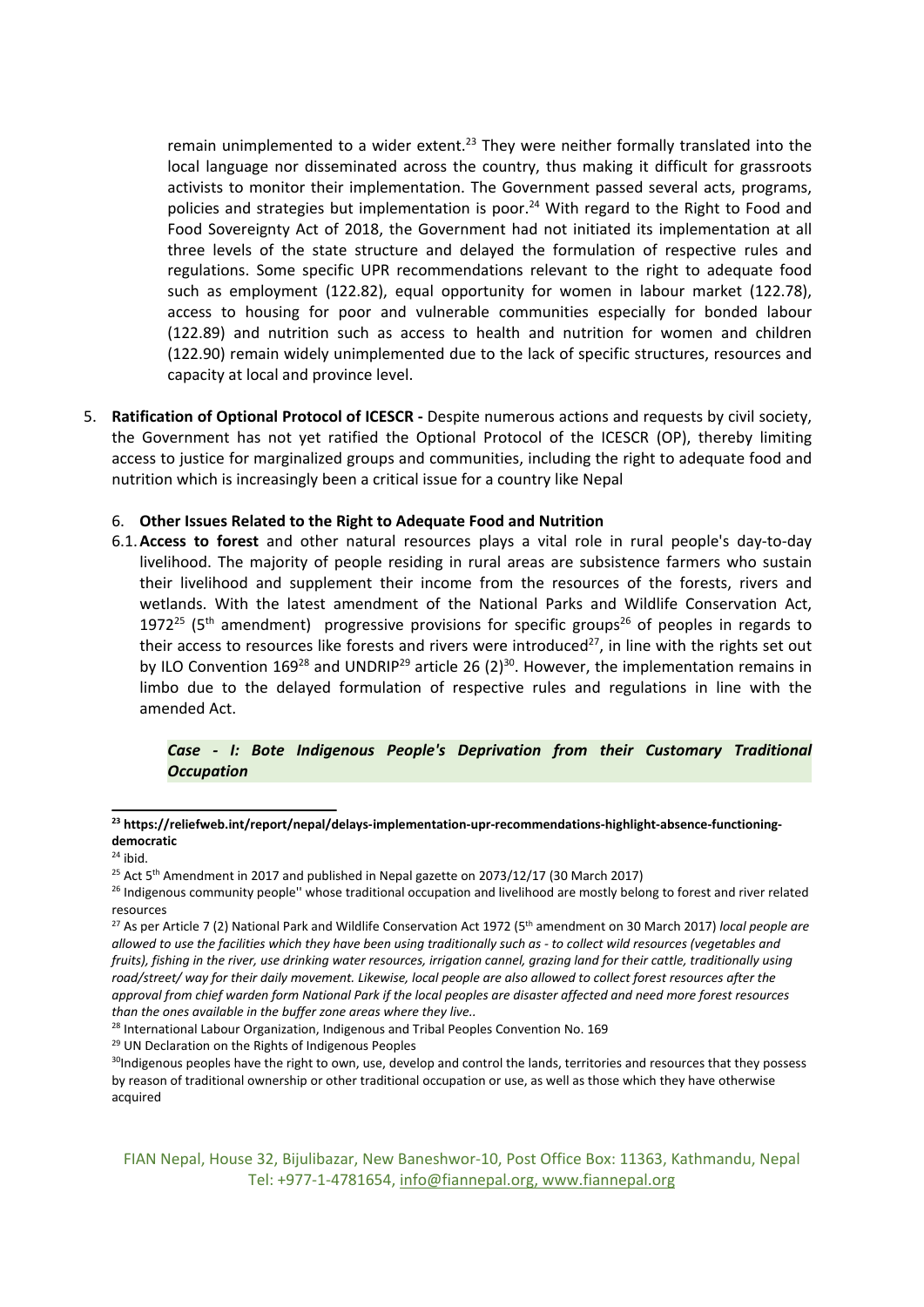*900 members (60 Households) of Bote indigenous peoples (IPs) have been living in Patihani Village, ward no. 13 and 22 of Bharatpur Metropolitan City, Chitwan district. The area is <sup>a</sup> buffer zone 31 of Chitwan National Park and fishing and boating in Rapti River is the traditional occupation of Bote IPs. A family member from each Household is eligible for <sup>a</sup> fishing license as per the amended National Park and Wildlife Conservation Act, 1972, for which <sup>a</sup> yearly fee of NR 100 has to be paid to the National Park authority. However, in disregard of sub-section 2 of section 7 of National Park and Wildlife Conservation Act 1972 (5th Amendment 2017), National Park authorities have introduced four new rules. These rules implicate certain bans for fishing and thus deprive Bote from their traditional occupation. For example, National Park Authorities inserted <sup>a</sup> clause with regard to the fishing license renewal that for fishing yarn-nets shall be used instead of readymade nylonnets. However, such yarn-nets are not available in the market and Bote people are not in <sup>a</sup> position to make them themselves. Another rule for the fishing license renewal is related to <sup>a</sup> strict schedule with regard to the fishing time and place. As these are practically not feasible, Bote peoples are facing violations of their right to food. In the case of Bote, Nepal Government has violated its obligation to respect the right to food and nutrition<sup>32</sup> and breached its own legislation.*

**Identification and reorganization of indigenous peoples –** According to The National Foundation for Development of Indigenous Nationality (NFDIN) Act, 2002, 59 indigenous communities are legally recognized<sup>33</sup> as indigenous peoples (IPs) of Nepal. Through legal recognition, they are eligible to access certain government resources and benefits (social security)<sup>34</sup> allocated for endangered and highly-marginalized IPs.<sup>35</sup> The Nepalese Government, OPMCM<sup>36</sup> took a decision on 11 February 2009 towards the re-identification and correction of the IPs list as per the NFDIN Act and identified 24 new IPs communities. However, till date, these 24 IPs are still not legally recognized, in spite of constitutional<sup>37</sup> and international<sup>38</sup> legal frameworks. They are thus deprived from the respective resources and benefits and end up being victims of discrimination. Further, as per the Constitution of Nepal an Indigenous Nationality Commission was formed in 2019<sup>39</sup>. However, this Commission is still not operational even after five years of formulation of the constitution, as the Government has not yet allocated the respective financial and human

 $31$  Buffer Zone means a peripheral area of a national park or reserve prescribed under the Section 3a of NP and Wildlife Conservation Act in order to provide facilities to use forest resources on <sup>a</sup> regular and beneficial basis for the local people. <sup>32</sup>FIAN Nepal Case Documentation of Bote Indigenous Right to Food Violation and regular Case Work following the case documentation (2018 till date)

 $33$  Annex – I of NFDIN Act (2058) listed all the 59 identified and legally recognized indigenous communities of Nepa

<sup>&</sup>lt;sup>34</sup> Endangered IPs of Nepal eligible to get NRS 1000 per month per person

<sup>&</sup>lt;sup>35</sup> Highly marginalized IPs of Nepal eligible to get the government supports such as free education and citizen housing scheme

<sup>&</sup>lt;sup>36</sup> Office of Prime Minister and Council of Ministers (OPMCOM)

<sup>&</sup>lt;sup>37</sup> Fundamental rights of Constitution of Nepal – Article 18 – Right to Equality:" (...) nothing shall be deemed to prevent the making of special provisions by law for the protection, empowerment or development of the citizens including the socially or culturally backward women, *Dalit*, indigenous people, indigenous nationalities (…)", and Article 42: Right to Social Justice: "Socially backward women, *Dalit*, indigenous people, indigenous nationalities (…) shall have the right to participate in the State bodies on the basis of inclusive principle."

<sup>38</sup> International Labour Organization, Indigenous and Tribal Peoples Convention No. 169 (Article 2 – Self-identification as indigenous or tribal shall be regarded as <sup>a</sup> fundamental criterion for determining the groups to which the provisions of this Convention apply), and United Nation Declaration on the Rights of Indigenous Peoples

<sup>&</sup>lt;sup>39</sup> Constitution of Nepal – Article 261 - Indigenous Nationalities Commission: (1) There shall be an Indigenous Nationalities Commission of Nepal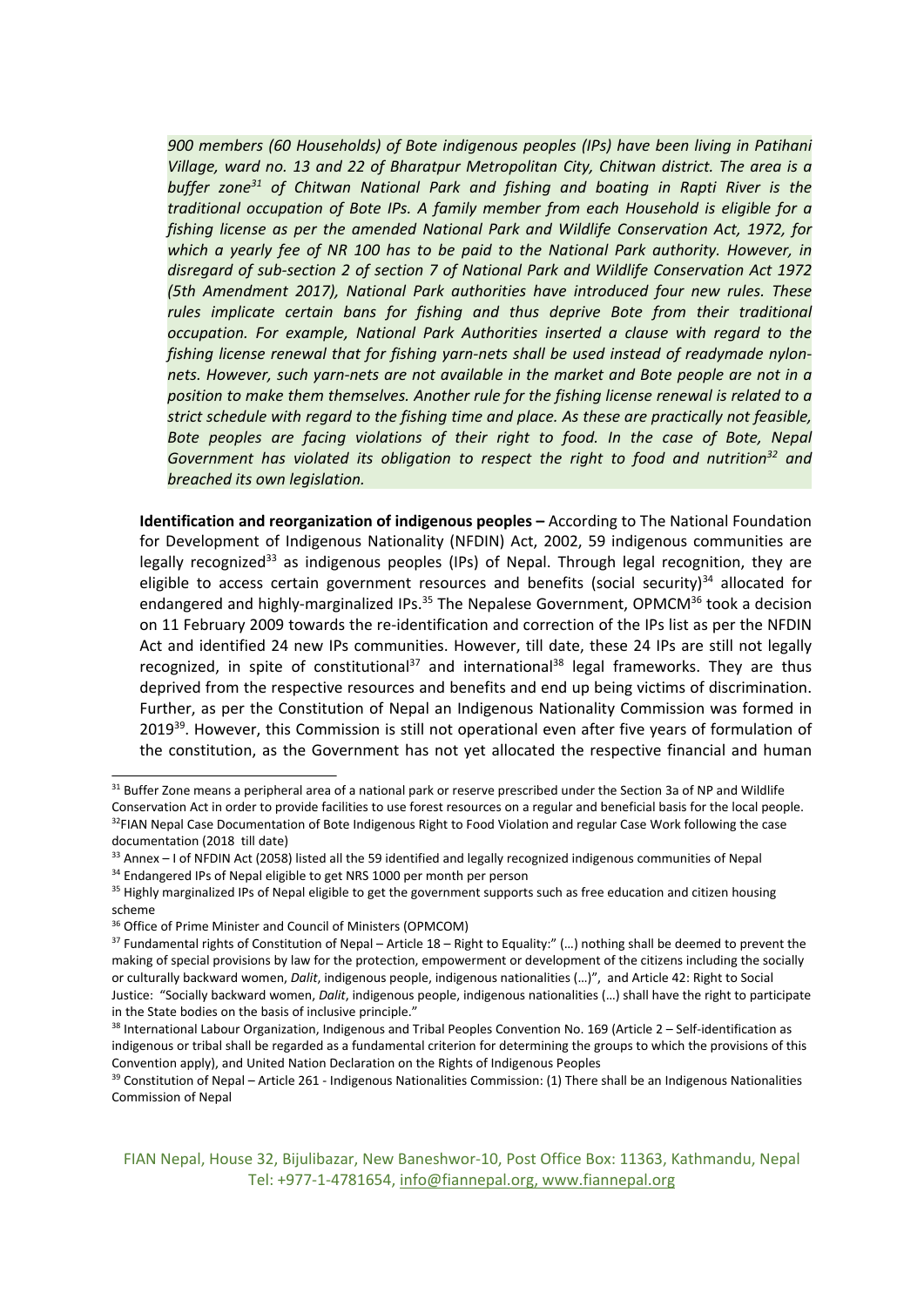resources to the commission. As <sup>a</sup> consequence, IPs of Nepal are still not fully integrated into the state mechanisms, and are increasingly endangered with regard to their access to natural and productive resources, as well as traditional customary institutions.

# **Case – II: Sonaha IP community struggles for the identification and legal recognition to secure their traditional occupation and their right to adequate food**

The Sonaha are one of the endangered landless indigenous communities<sup>40</sup>, living in the belt of Karnali and Mahakali River, in the buffer zone areas of Bardiya National Park, Bardiya district. The total population of Sonaha is 1180. Their traditional occupations are gold panning and fishing in the Karnali River. Bardiya National Park had been established by the Nepal government in 1988 as per the National Parks and Wildlife Conservation Act, 1972 $^{41}$ . As the Sonaha are not yet officially recognized, they are not allowed to follow their traditional occupation. In addition, they cannot access government livelihood support programs targeted to marginalized communities e.g. livelihood support, road construction and maintenance, support to schools, support to flood affected people of buffer zone areas etc. As per the provisions of the National Parks and Wildlife Conservation Act, 1972 5<sup>th</sup> amendment, 30-50% of the national park annual income has to be spent for community development, and is thus supposed to benefit the Sonaha as well.

In October 2014, representatives of the Sonaha filed <sup>a</sup> writ petition in the Supreme Court against several concerned government agencies.<sup>42</sup> On 2 December 2015, the Supreme Court decided to: a. *list Sonaha people as indigenous nationality, b. Provide the facilities as per the law provisioned for indigenous peoples, c. Provide necessary environment to promote their traditional occupation and livelihood dependent on fishing with their traditional knowledge and skill, d. Preserve community identity, culture and traditional occupation with alternatives and other programs for their livelihood<sup>43</sup>* . However, the Supreme Court Verdict in regards to Sonaha is still not implemented.<sup>44</sup>

## 6.2.*Delayed reconstruction after earthquake – daunting the life of marginalized people*

The earthquakes of April 25 and May 12, 2015 took the lives of 8970 people, with 198 people missing, and 22,303 people seriously injured. The earthquakes destroyed 604,930 houses completely and 288,856 houses partially. Around 800,000 people were displaced.<sup>45</sup> However, only 86% private houses were reconstructed after the formation of the National Reconstruction Authority (NRA) 2015. Similarly, 71% (5,380 among 7,553) of educational institutions school and 665 health institutions (out of 1197) affected by the earthquakes have been reconstructed until the end of the 2019.<sup>46</sup> Land related issues, size of roads, NRA's house reconstruction standards, low income of affected peoples, high price of reconstruction

<sup>&</sup>lt;sup>40</sup> Endangered indigenous communities – less in population, high maternal and child mortality rate, lack of access to education and other facilities, low life expectancy in compare to other community

<sup>&</sup>lt;sup>41</sup> Act 5<sup>th</sup> Amendment in 2017 and published in Nepal gazette on 2073/12/17 (30 March 2017)

 $^{42}$  OPMCOM, NFDIN, Ministry of Federal Affair and Local Development, Ministry of Women Children and Senior Citizen,

District Development Office Bardiya, Bardiya National Park and District Forest Office Bardiya

<sup>&</sup>lt;sup>43</sup> Supreme Courte Verdict (071 WO 0257) date, 2072/08/16 (2 December 2015)

<sup>&</sup>lt;sup>44</sup> FIAN Nepal Case Documentation of Sonaha Community Right to Food Violation and regular Case Work following the case documentation (2011 to till date)

<sup>&</sup>lt;sup>45</sup> Amnesty International Nepal. Earthquake Recovery Must Safeguard Human Rights. London; 2015. pp. 1-21. Available from: https:// [www.amnestyusa.org/wp-content/](http://www.amnestyusa.org/wp-content/) uploads/2017/04/p4583\_report\_-\_nepal\_report\_on\_earthquake\_web. pdf\_ \_adobe\_acrobat\_pro.pdf

<sup>46</sup> Mr. Sushil Gayali – CEO – NRA – Government of Nepal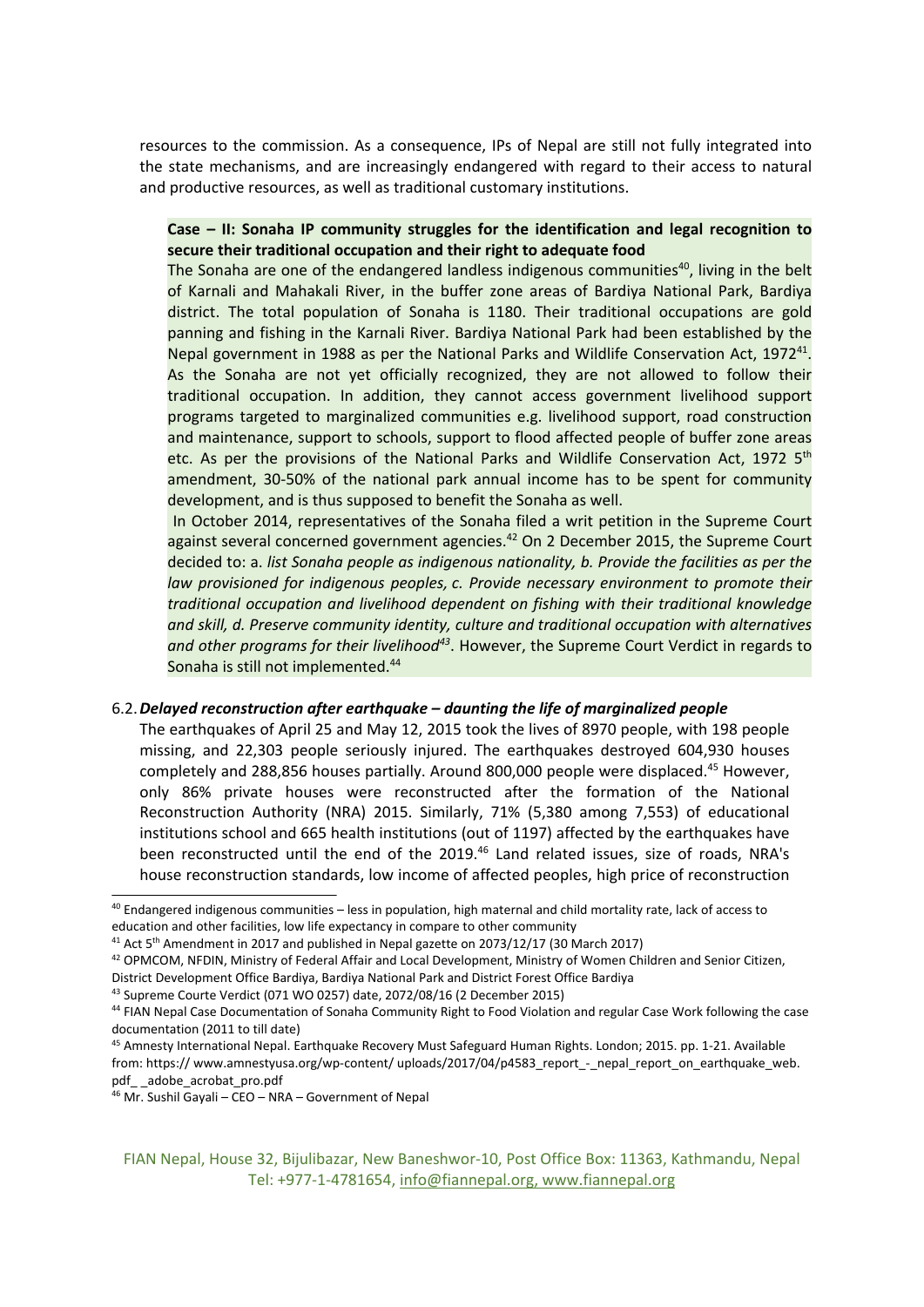materials and shortages of labor are major issues for the delay. Major reconstruction problems remain in Kathmandu valley where out of 48135 total beneficiaries 42896 made an agreement with the NRA, but only 2670 (5.5%) had completed reconstruction by the end of 2019. 47

**Case – III: Reconstruction Makes the Tamang Indigenous Community indebted compromising their right to food and nutrition**

Around 350 households of Tamang IPs communities are sustaining their livelihoods in Chaimale– Dakshinkali, Municipality Ward. No 8, Kathmandu district with subsistence farming. Their agro-products bear their 3-6 month food requirement and for the remaining months, they have to work as daily wage laborers. Even though being beneficiaries of the NRA for house reconstruction, due to the inadequacy of the resources provided by the government<sup>48</sup> about 200 households have not started their house reconstruction. Those, who already initiated / completed reconstruction work had taken loans from local saving credit cooperatives at high interest rate (100/14% per month). In order to return this money to the saving credit cooperative, they have been forced to compromise on expenses for food: Some of them have even sold their land and / or cattle, thus making them more vulnerable to hunger and malnutrition.

6.3.**Women Living with HIV -** Women living with HIV/AIDS (WLHA) are at particular high risk of living <sup>a</sup> painful, shameful life of exclusion. Discrimination for women can discourage them from seeking vital medical and psychological care they need during the illness. HIV stigma in women is associated with rejection from friends and family, society, feelings of uncertainty and loss, low self-esteem, fear, anxiety, depression and even suicide in some cases. Though the known number of women with HIV is less than the number of known cases among men, it is escalating and the epidemic is hitting women hard in Nepal. Gender inequities and poverty have increased the vulnerability of women to HIV risk behaviors and exposure. Acknowledging the constitutional provisions to guarantee universal access to basic health services, the Government of Nepal has developed the Nepal Health Sector Strategy Implementation Plan 2016 (Nepal Health Sector Strategy (NHSS) 2016/17-2020/21) and committed to "Improved access to health services, especially for unreached population", in particular to "Increase access to CD4 count machine".<sup>49</sup> HIV positive women are provided free Antiretroviral Therapy (ART).<sup>50</sup> However, while undergoing the therapy, there is the need for <sup>a</sup> more nutritious food intake, which, women living with HIV are not always able to access and are thus vulnerable for additional health problems.

<sup>47</sup> NRA database

<sup>&</sup>lt;sup>48</sup> Beneficiaries received NPR 50 000 – (10 000 NRS is equivalent to about 74 Euros) - (1st installment for every household) in 2018, however, as the overall costs for <sup>a</sup> moderate two rooms house as per the NRA standard are 1 500 000 NRs –- at least NRS 500 000 are needed to initiate the house construction as per the NRA house reconstruction standards in Kathmandu valley.

<sup>49</sup> https://climate.mohp.gov.np/contact-us-page/31-acts/163-nepal-health-sector-strategy-implementationplan-2016-2021

<sup>50</sup> Nepal has <sup>a</sup> *National Policy on HIV and STI, 2011*. Its guiding principle is to ensure the citizens' right to primary health by keeping the national and international standard. There is provision for focal points (desks) on HIV/AIDS in Prime Ministers' Office, National Planning Commission and line ministries. It further talks about Multi-sectoral HIV/AIDS strategy development and implementation for extend HIV/AIDS issue beyond health sector at the present stage.